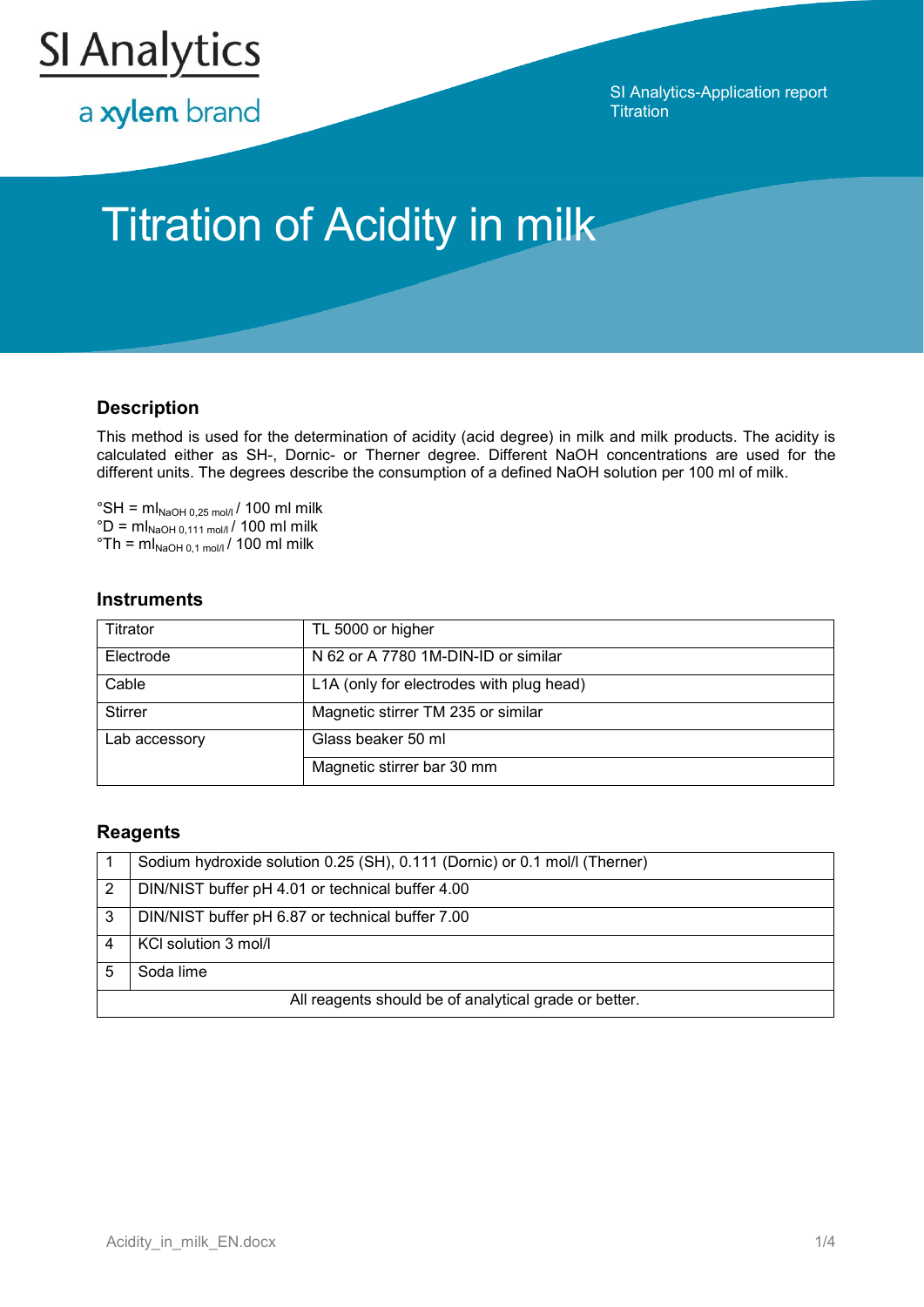## **Titration procedure**

#### **Reagents**

The titer determination of the NaOH is carried out as described in the application report "Titer determination of strong bases". The sodium hydroxide must be protected with a  $CO<sub>2</sub>$  absorption tube filled with Soda lime.

#### **Cleaning of the electrode**

The electrode is cleaned with distilled water. Suitable for storage is KCl solution 3 mol/l or electrolyte solution L 911.

Because this titration is done as an endpoint titration, the electrode must be calibrated periodically (at least weekly). We recommend a 2-point calibration with the DIN buffers pH 4.01/ 6.87 or 4.00/7.00.

#### **Sample preparation**

10 - 100 ml (depending on the acidity, for fresh milk 25 – 50 ml are well suited) of the sample are pipetted in a beaker. For  $\degree$ D and  $\degree$ Th twice the amount distilled, CO<sub>2</sub> – free water is added. The titration is done with Sodium hydroxide to the endpoint pH 8.3 (or another endpoint, depending on the norm). The Sample amount and concentration of the NaOH depends on the norm:

| Unit                  | $C_{NaOH}$ | Dilution with water |
|-----------------------|------------|---------------------|
|                       | [mol/l]    | Sample: water       |
| °SH                   | 0.25       |                     |
| °Dornic               | 0.11       | 1:2                 |
| <sup>o</sup> Thoerner | 0.1        | 1:2                 |

It is also possible to titrate °SH or °Dornic with 0.1 mol/l NaOH, but the concentration of the NaOH must be taken in consideration in the calculation.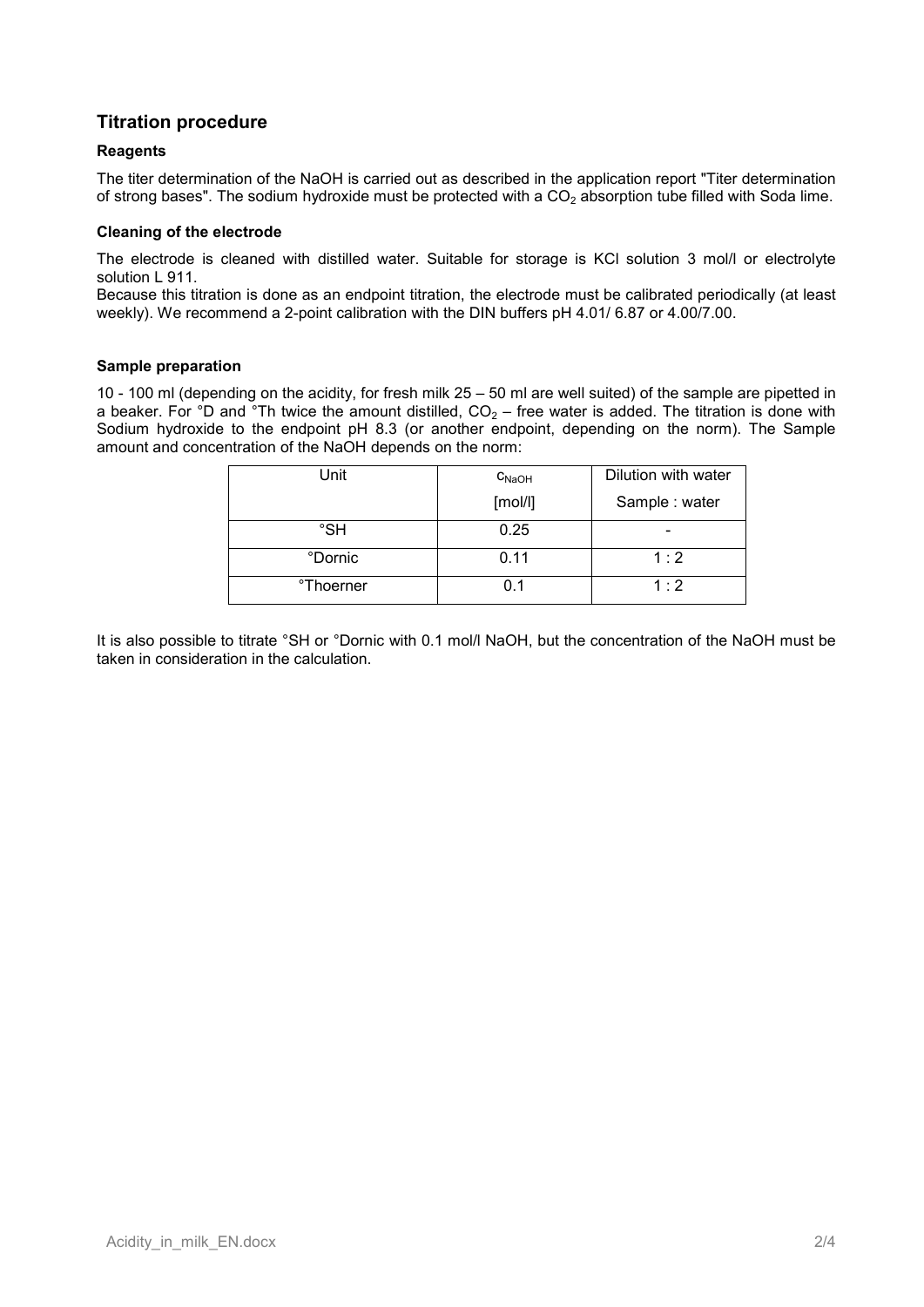# **Titration parameter**

**Sample titration**



| Default method          |                     |                            |                 |
|-------------------------|---------------------|----------------------------|-----------------|
| Method type             | Automatic titration |                            |                 |
| <b>Modus</b>            | Endpoint            |                            |                 |
| Measured value          | pH                  |                            |                 |
| Measuring speed / drift | normal              | Minimum holding time       | 2s              |
|                         |                     | Maximum holding time       | 15 <sub>s</sub> |
|                         |                     | Measuring time             | 2s              |
|                         |                     | Drift                      | 20 mV/min       |
| Initial waiting time    | 0 <sub>s</sub>      |                            |                 |
| Step size               | $0.05$ ml           |                            |                 |
| Dampening               | none                | <b>Titration direction</b> | increase        |
| Pretitration            | Off                 | Delay time                 | 0 <sub>s</sub>  |
| Endpoint 1              | 8.30 pH             | Delta Endpoint             | $1.0$ pH        |
|                         |                     | Endpoint delay             | 10 <sub>s</sub> |
| Endpoint 2              | Off                 |                            |                 |
| Max. titration volume   | 20 ml               |                            |                 |
| Dosing speed            | 20%                 | Filling speed              | 30 <sub>s</sub> |